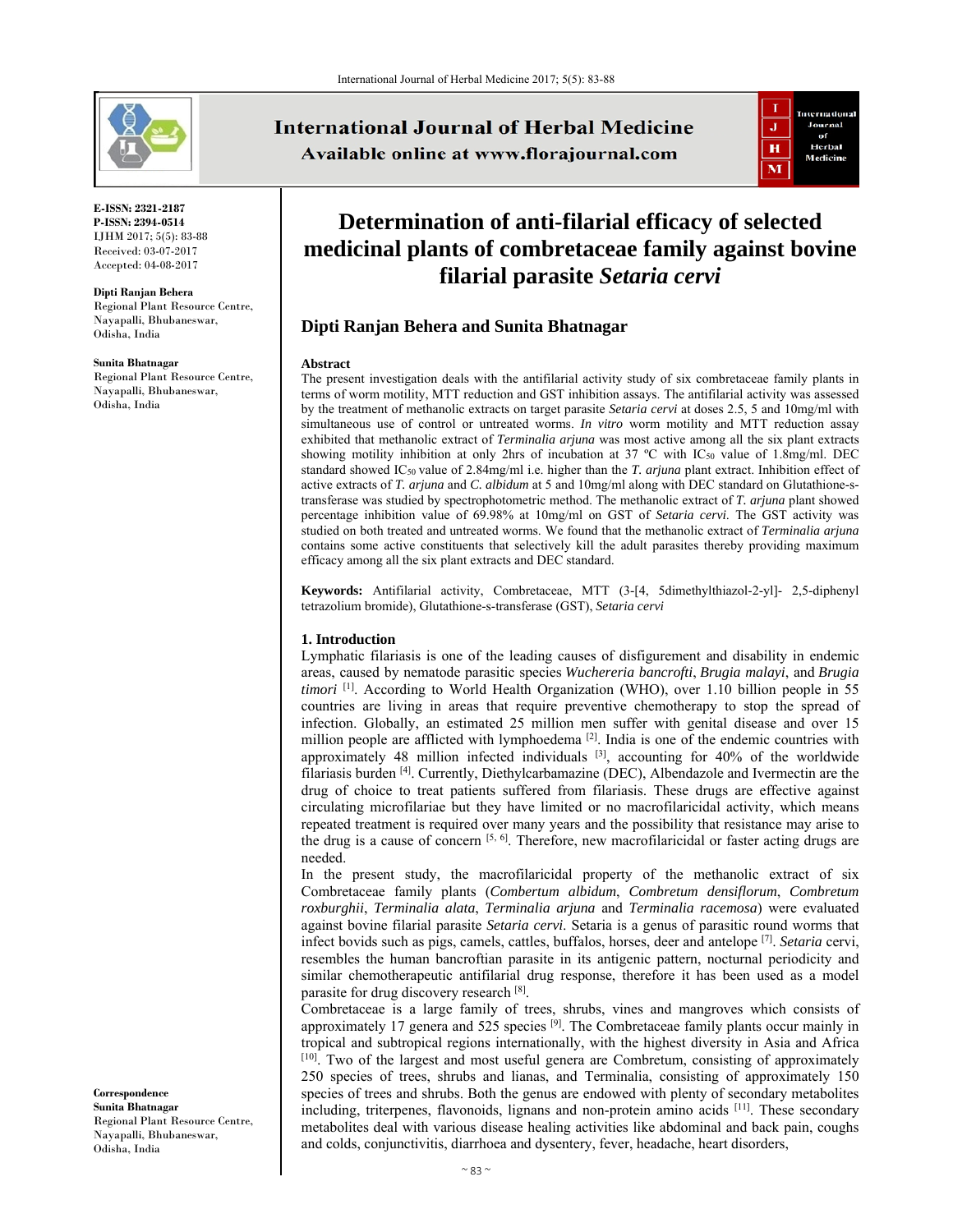inflammation, leprosy, pneumoniae, sexually transmitted diseases, worms, wounds, haemorrhages, ulcers, and as a general tonic [12]. These properties of combretaceae family plants can be explored for antifilarial principles with higher efficacy and easy availability.

#### **2. Materials and methods**

#### **2.1 Collection and Processing of plant material**

Fresh leaves of six selected plant species of Combretaceae family *Combertum albidum*, *Combretum densiflorum*, *Combretum roxburghii*, *Terminalia alata*, *Terminalia arjuna* and *Terminalia racemosa* were collected from medicinal germplasm garden of Regional Plant Resource Centre, Bhubaneswar. The leaves were collected in the month of March to August. These leaves were washed in running tap water to remove dirt and then shade dried at room temperature. After complete drying, the leaves were grinded to make powder using a mechanical grinder.

#### **2.2 Solvent Extraction**

The powder leaf sample (30gm) was taken in a thimble and then extraction was started using 250ml of methanol in a soxhlet apparatus. After completion of the process, the solvent extract was concentrated using rotary evaporator (Buchi-R200) to make crude methanolic extract. The crude methanolic extract was air dried into semisolid mass and required amount was dissolved in Dimethylsulfoxide (DMSO, SRL) for further study.

#### **2.3 Parasite collection and preparation**

Adult *Setaria cervi* worms were collected from the peritoneal cavity of freshly slaughtered buffalo. The worms were washed in phosphate buffer saline (PBS, 1x, pH 7.4) to remove extraneous material and used for the assay. Then the worms were transferred immediately to RPMI-1640 medium (Hi-media, Mumbai, India) supplemented with 5% (v/v) heatinactivated Fetal bovine serum [13].

#### **2.4** *In vitro* **motility inhibition assay**

A female worm was introduced into 2ml of RPMI 1640 medium (Hi-media, Mumbai, India) taken in a 24well culture plate supplemented with 0.5% (v/v) fetal bovine serum (Himedia, Mumbai, India). The methanolic extracts of all the plant species were dissolved in DMSO to obtain 2.5, 5 and 10mg/ml concentration. The experiment was set up in triplicate along with negative control (Untreated) and vehicle (Only DMSO). After extract treatment the worms were incubated at 37 ºC in an incubator for 24hrs. The motility was observed at one hour interval up to 4 hrs and final reading was taken after 24hrs. Diethylcarbamazine (DEC) with same concentrations was taken as standard drug for this assay. The motility readings were graded as  $4+$  (Highly motile),  $3+$ (Motile),  $2+$  (Sluggish),  $1+$  (Non-motile) and 0 (Dead). After 24hrs of exposure the worms were transferred to fresh PBS (1x, pH 7.4) to check the motility of the worms whether any of the immotile worms regained motility in the post treatment period. If the worms did not revive, the condition was considered as irreversible and the concentration lethal. Each experiment was repeated three times [14].

#### **2.5 MTT- reduction assay**

Worm viability assessment study was done by *in vitro* MTT [3-(4, 5-dimethylthiazol-2-yl)-2, 5-diphenyl tetrazolium bromide] formazan reduction assay [15]. After worm motility inhibition study, the treated worms were washed in fresh PBS (1x) pH 7.4. Then the parasites were transferred to 24 well culture plates containing  $0.01\%$  MTT prepared in PBS  $(1x)$ and incubated at 37 ºC for 1hr duration. After incubation the treated worms were transferred to chilled PBS (1x) and then soaked in tissue paper. Worms were carefully transferred to 24 well culture plates containing 2ml DMSO and allowed to be at room temperature for 2hrs with occasional gentle shaking to develop blue colour. The absorbance of the resulting formazan solution was then determined at 510nm using spectrophotometer (Shimadzu, UV-1800). High value of absorption correlates with high viability of the worms. Viability of the worms was estimated as percentage inhibition in formazan formation relative to solvent controls by following formula:

Percentage of reduction = (Control – Sample) x 100/ Control

The percentage inhibition >70% was considered significant and also IC<sub>50</sub> value was calculated for each extract tested on *Setaria* worm. The lower  $IC_{50}$  value denotes greater activity of the plant extracts.

#### **2.6 Glutathione-S- transferase (GST) inhibition assay**

*In vitro* GST activity study was conducted using GST assay kit (Himedia) with some modifications  $[16]$ . The worms were treated with methanolic extracts of the selected plants and DEC (Standard) at concentration 5 and 10mg/ml along with negative control for 24 hrs at 37 ºC. After treatment the worms were homogenized using 9ml of PBS (1x, pH 7.4) and 1 ml of 3mM EDTA on ice. The tissue homogenate then centrifuged at 10,000rpm for 10mins at 4 ºC. The supernatant was used as enzyme extract for determination of GST activity using CDNB (100mM) and GSH (100mM) using a spectrophotometer. The reaction mixture in a volume of  $500\mu$ l contained 465µl assay buffer (1x), 5 µl CDNB, 10 µl GSH and 20 µl enzyme solution. The absorbance increase was measured at 340nm at 1min time interval for 5mins against blank. For calculation, the  $\Delta A_{340nm}$  of blank reaction was subtracted from the  $\Delta A_{340nm}$  of each sample reaction. The molar extinction of CDNB is 0.0096  $\mu$ M<sup>-1</sup>/ cm <sup>[17]</sup>. Protein concentration was measured by the Lowry method [18] by taking Bovine Serum Albumin (BSA) as standard. The untreated worm GST activity was compared with treated worms GST enzyme activity for the determination of the percentage of inhibition by the formula:

Percentage of inhibition = (EA untreated- EA treated) x 100/ EA untreated

#### **2.7 Statistical analysis**

The results were expressed as mean  $\pm$  s.d for the triplicate observations made in each observation. For comparison of means of different parameters between the test plant extracts and respective controls, Student's t-test was used. P values of <0.05 were considered as significant.

#### **3. Results**

#### **3.1** *In vitro* **antifilarial activity in terms of motility inhibition assay**

Crude methanolic extracts of all the six plant species of Combretaceae family *C. albidum* (CALM), *C. densiflorum* (CDLM), *C. roxburghii* (CRLM), *T. alata* (TALM), *T. arjuna* (TARLM), *T. racemosa* (TRCLM) were assessed for antifilarial screening against bovine filarial parasite *Setaria cervi*. The methanolic extract of *T. arjuna* (TARLM) caused complete immobilization of worms at 2 to 24hrs of exposure at 37 ºC, whereas in untreated control, all the worms were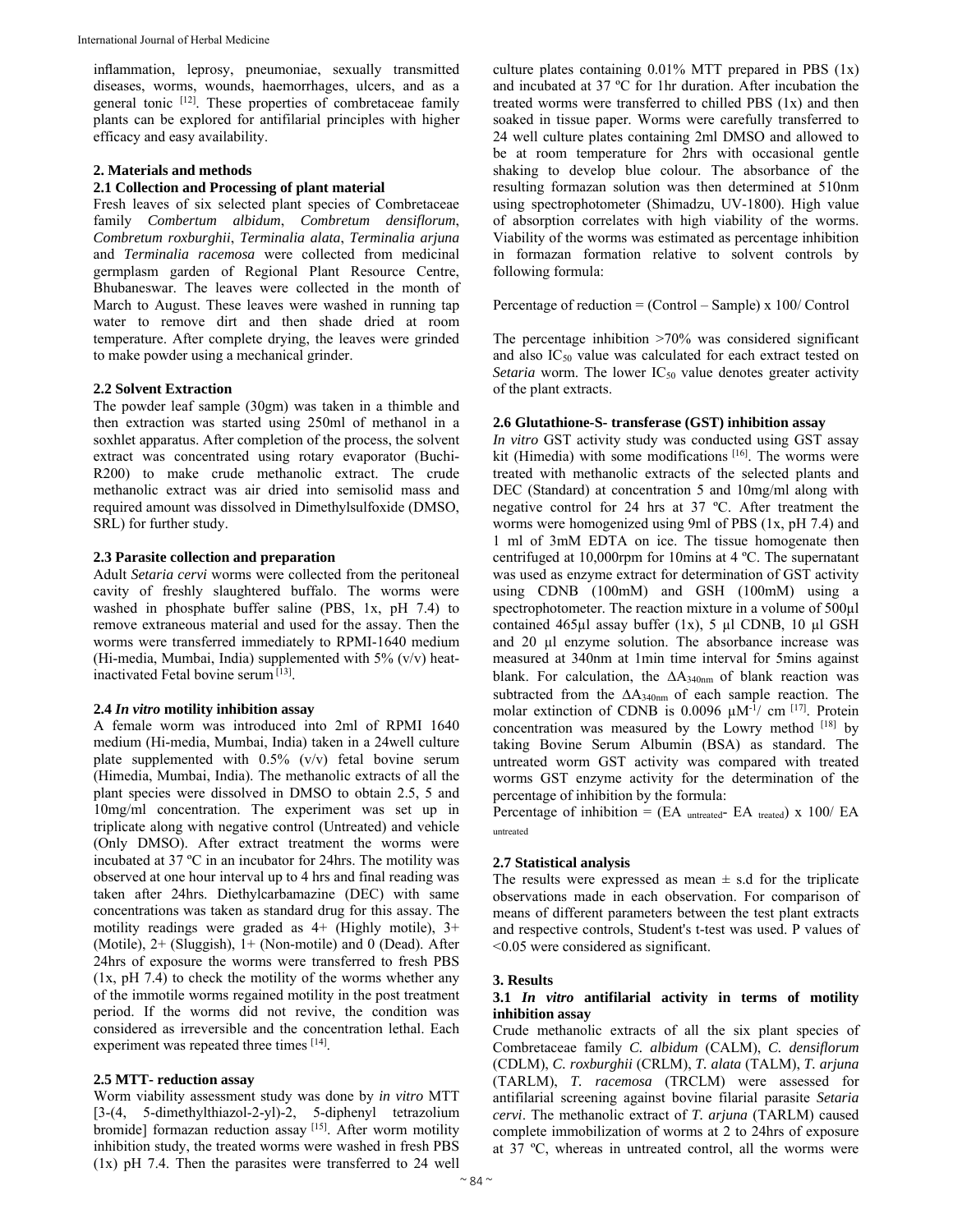found active (Table 1). Post exposure incubation in fresh medium did not revive the worms; confirm their death due to the treatment by plant extract. All other plant extracts showed minimum activity on *S. cervi* parasites even at higher doses 10mg/ml except *C. albidum*, which showed toxic effect on worms after 3hrs of incubation at 37 ºC. DEC exhibited paralysing effect at higher dose 10mg/ml after 2hrs of post exposure in the *in vitro* condition. The results confirmed that methanolic extracts of *T. arjuna* and *C. albidum* are effective on Setaria worms than other extracts and DEC standard.

**Table 1:** Worm motility readings at 1hr interval up to 24hrs after treatment with methanolic extracts of six plant species of Combretaceae family with standard antifilarial drug DEC.

| Name of the extract/standard | <b>Concentration</b> | <b>Motility readings</b> |                |                |      |                 |
|------------------------------|----------------------|--------------------------|----------------|----------------|------|-----------------|
|                              | (mg/ml)              | 1h                       | 2 <sub>h</sub> | 3 <sub>h</sub> | 4h   | 24 <sub>h</sub> |
| <b>CALM</b>                  | 2.5                  | $4+$                     | $4+$           | $4+$           | $3+$ | $2+$            |
|                              | 5                    | $4+$                     | $3+$           | $1+$           | $1+$ | $1+$            |
|                              | 10                   | $4+$                     | $3+$           | $1+$           | $1+$ | $1+$            |
| <b>CDLM</b>                  | 2.5                  | $4+$                     | $4+$           | $4+$           | $4+$ | $3+$            |
|                              | 5                    | $4+$                     | $4+$           | $4+$           | $3+$ | $2+$            |
|                              | 10                   | $4+$                     | $4+$           | $3+$           | $3+$ | $1+$            |
| <b>CRLM</b>                  | 2.5                  | 4+                       | $4+$           | $4+$           | $4+$ | $4+$            |
|                              | 5                    | 4+                       | $4+$           | $4+$           | $4+$ | $4+$            |
|                              | 10                   | $4+$                     | $4+$           | $4+$           | $4+$ | $3+$            |
| <b>TALM</b>                  | 2.5                  | $4+$                     | $4+$           | $4+$           | $4+$ | $4+$            |
|                              | 5                    | $4+$                     | $4+$           | $4+$           | $4+$ | $4+$            |
|                              | 10                   | $4+$                     | $4+$           | $4+$           | $4+$ | $3+$            |
| <b>TARLM</b>                 | 2.5                  | $4+$                     | $1+$           | $1+$           | $1+$ | $1+$            |
|                              | 5                    | $4+$                     | $1+$           | $1+$           | $1+$ | $1+$            |
|                              | 10                   | $4+$                     | $1+$           | $1+$           | $1+$ | $1+$            |
| <b>TRCLM</b>                 | 2.5                  | 4+                       | $4+$           | $4+$           | $4+$ | $4+$            |
|                              | 5                    | $4+$                     | $4+$           | $2+$           | $2+$ | $1+$            |
|                              | 10                   | $4+$                     | $4+$           | $2+$           | $2+$ | $1+$            |
| <b>DEC</b><br>(Standard)     | 2.5                  | 4+                       | $4+$           | $4+$           | $4+$ | $1+$            |
|                              | 5                    | $4+$                     | $4+$           | $4+$           | $4+$ | $1+$            |
|                              | 10                   | 4+                       | $1+$           | $1+$           | $1+$ | $1+$            |

**3.2** *In vitro* **antifilarial activity in terms of MTT- reduction assay** 

The macrofilaricidal effect of crude methanolic extracts of Combretaceae family plants *C. albidum* (CALM), *C. densiflorum* (CDLM), *C. roxburghii* (CRLM), *T. alata* (TALM), *T. arjuna* (TARLM), *T. racemosa* (TRCLM) was further confirmed by comparing the treated worms with untreated control in terms of MTT- reduction assay. During the assay the formazan formed was extracted with DMSO and quantified colorimetrically. The best activity among extracts was found from *T. arjuna* that gave 83.80% of reduction of MTT (Table 2). All other plant extracts gave minimum reduction efficiency i.e. below 70% except methanolic extract of *C. albidum* that showed 70.04% activity. The  $IC_{50}$  values of 1.8mg/ml and 2.48mg/ml were obtained for *T. arjuna* and *C. albidum* respectively, which is much lower than  $IC_{50}$  of DEC i.e. 2.84mg/ml. Both worm motility and MTT reduction assay confirmed the macrofilaricidal activity of methanolic extracts of *T. arjuna* and *C. albidum*, which is comparable with DEC standard.

**Table 2:** *In vitro* macrofilaricidal activity study of methanolic extracts of six plant species of Combretaceae family in terms of MTT- reduction assay using *Setaria cervi* as test organism.

| Name of the plants       | Concentration (mg/ml) | $%$ of reduction Mean $\pm$ SD | $IC_{50}$ (mg/ml) |  |
|--------------------------|-----------------------|--------------------------------|-------------------|--|
| <b>CALM</b>              | 2.5                   | $50.24 \pm 4.51$               |                   |  |
|                          | 5<br>$67.16 \pm 0.56$ |                                | 2.48              |  |
|                          | 10                    | $70.04 \pm 2.4$                |                   |  |
| <b>CDLM</b>              | 2.5                   | $33.73 \pm 1.49$               | 4.3               |  |
|                          | 5                     | 58.06±1.34                     |                   |  |
|                          | 10                    | $61.11 \pm 2.32$               |                   |  |
| <b>CRLM</b>              | 2.5                   | $\theta$                       |                   |  |
|                          | 5                     | $\Omega$                       |                   |  |
|                          | 10                    | $13.48 \pm 1.25$               |                   |  |
| <b>TALM</b>              | 2.5                   | $\theta$                       |                   |  |
|                          | 5                     | $23.65 \pm 2.04$               |                   |  |
|                          | 10                    | $42.54 \pm 8.98$               |                   |  |
| <b>TARLM</b>             | 2.5                   | $69.29 \pm 1.49$               |                   |  |
|                          | 5                     | $81.88 \pm 1.14$               |                   |  |
|                          | 10                    | $83.80 \pm 3.75$               |                   |  |
| <b>TRCLM</b>             | 2.5                   | $\theta$                       |                   |  |
|                          | 5<br>58.09±1.85       |                                | 4.3               |  |
|                          | 10                    | $62.81 \pm 5.93$               |                   |  |
| <b>DEC</b><br>(Standard) | 2.5                   | $43.96 \pm 3.05$               |                   |  |
|                          | 5<br>$62.84 \pm 2.05$ |                                | 2.84              |  |
|                          | 10                    | $79.22 \pm 3.1$                |                   |  |

Data analysed in triplicate. P<0.05 considered as significant.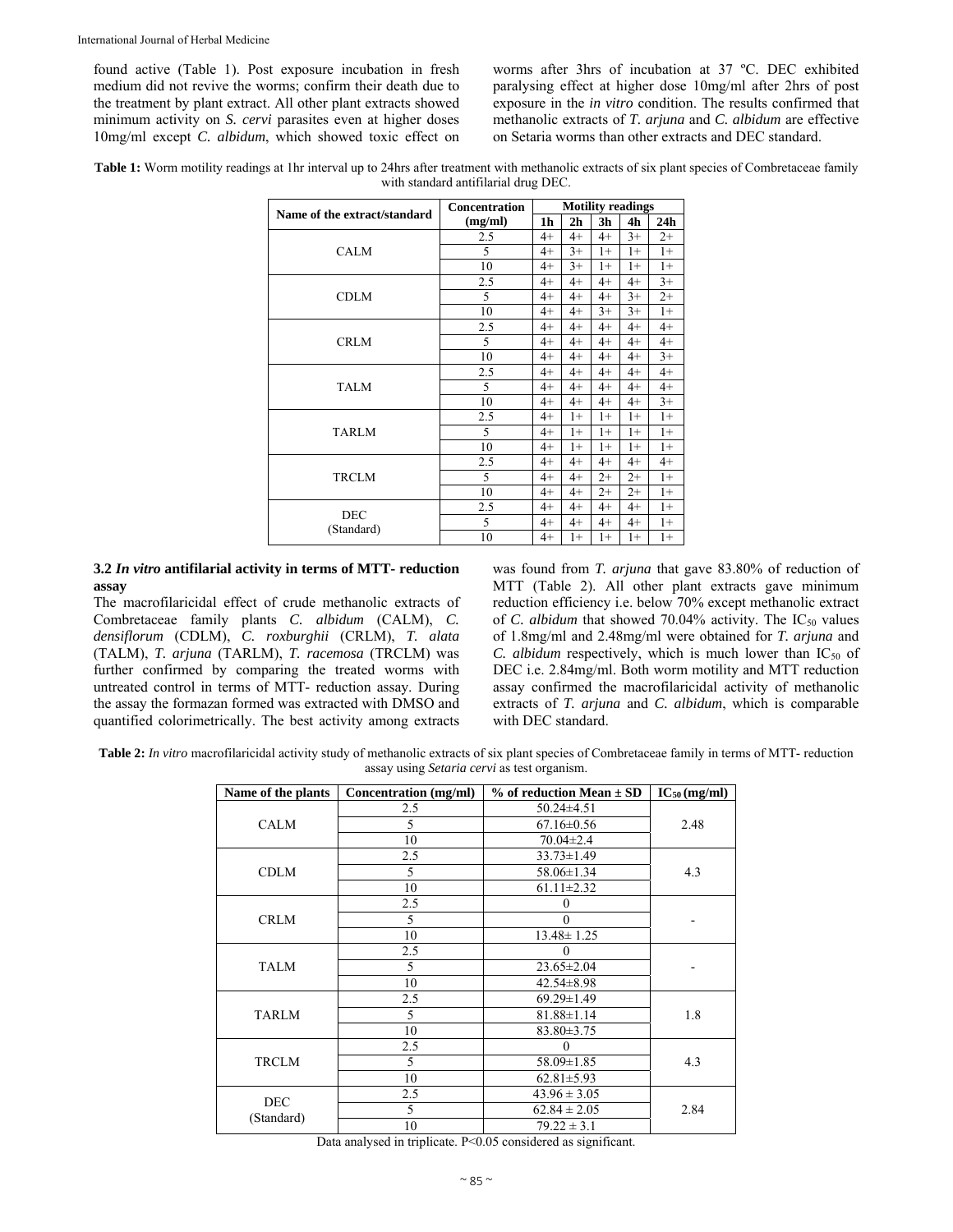

**Fig 1:** Adult worm mortality study in-terms of MTT- reduction assay at different doses using methanolic extracts of six plants *C. albidum* (CALM), *C. densiflorum* (CDLM), *C. roxburghii* (CRLM), *T. alata* (TALM), *T. arjuna* (TARLM), *T. racemosa* (TRCLM). DEC was used as standard in this experiment.

### **3.3 GST inhibition assay**

Glutathione-s-transferase enzyme activity was assessed spectrophotometrically by using CDNB and GSH substrates. The active methanolic extracts of *T. arjuna* (TARLM) and *C. albidum* (CALM) at 5 and 10mg/ml concentrations were used for GST inhibition assay. The potent GST inhibition activity was obtained by the application of *T. arjuna* methanolic extract with percentage inhibition value of 69.98% at 10mg/ml. The GST activity was inhibited from untreated control worms to treated in a significant manner. The GST activity of  $70.275 \pm 6.67$  µm/ml/min was obtained for untreated control worms, whereas in *T. arjuna* methanolic extract treated worms the GST activity was found to be 21.09  $\pm$  5.89 and 33.07  $\pm$  7.36  $\mu$ m/ml/min at 10 and 5mg/ml doses respectively (Table 3). DEC also showed inhibitory activity on GST enzyme at the same doses and this can be a comparable with each other.

**Table 3:** Effects of methanolic extracts of most active plant *C. albidum and T. arjuna* on GST enzyme activity of *Setaria cervi* adult worms after 24hrs of treatment

| Name of the extract/standard | <b>Concentration</b><br>(mg/ml) | <b>GST</b> specific activity<br>$(\mu M/ml/min)$ | % of Inhibition | Protein content(mg/ml) |  |
|------------------------------|---------------------------------|--------------------------------------------------|-----------------|------------------------|--|
| <b>CALM</b>                  |                                 | $57.29 \pm 0.81$                                 | 18.47%          | $1.75 \pm 0.21$        |  |
|                              | 10                              | $54.03 \pm 0.37$                                 | 23.11%          | $1.34 \pm 0.35$        |  |
| <b>TARLM</b>                 |                                 | $33.07 \pm 7.36$                                 | 52.94%          | $1.44 \pm 0.31$        |  |
|                              | 10                              | $21.09 \pm 5.89$                                 | 69.98%          | $1.76 \pm 0.81$        |  |
| <b>DEC</b>                   |                                 | $40.03 \pm 4.14$                                 | 43.03%          | $1.51 \pm 0.6$         |  |
| (Standard)                   | 10                              | $21.48 \pm 6.44$                                 | 69.43%          | $1.42 \pm 0.19$        |  |

Data analysed in triplicate. P<0.05 considered as significant.



**Fig 2:** Antifilarial study in terms of GST enzyme inhibition using active methanolic extract of *C. albidum, T. arjuna* with DEC (Standard) on GST activity of Setaria adult worms.

#### **4. Discussion**

In the present study, the methanolic extract of *Terminalia arjuna* found most active among six plants of combretaceae. It showed promising macrofilaricidal activity on Setaria parasites in terms of worm motility and MTT reduction assay. The methanolic extracts of *T. arjuna* exerted greater inhibitory effect on Setaria worms comparatively at faster rates than other plant extracts used in this assay. It paralysed the worms significantly at only two hours of incubation using methanolic extracts at doses 2.5, 5 and 10mg/ml. MTTreduction assay as a parameter of assessing cell viability also gave conclusive result over worm motility assay where worms may not be irreversibly damaged but merely paralysed and not able to recover. MTT assay results confirmed that worms were dead by the action of methanolic extracts of *T. arjuna* at doses 2.5, 5 and 10mg/ml and it was well compared with untreated worms. The  $IC_{50}$  value of methanolic extract of  $T$ . *arjuna* was found to be 1.8mg/ml, which is lower than all the extracts and also DEC standard used in this assay. DEC showed  $IC_{50}$  value of 2.84mg/ml.

Similar experiments have been assessed by using various medicinal plant extracts on Setaria parasites for evaluating macrofilaricidal activity. The alcoholic extracts of the leaves and seeds of *Psoralea corylifolia* at concentrations of 160, 30, and 150, 20 mg/ ml, caused the inhibition of spontaneous movements of the whole worm and the nerve muscle preparation of *S. cervi*, resulting in paralysis of the worms with LC50 and LC90 value of 15 and 25 mg/ml, 12 and 18 mg/ml respectively for the alcoholic extracts of leaves and seeds [19]. In similar studies, the crude methanolic extract of *Hibiscus mutabilis* (confederate rose) and the isolated bioactive molecule "ferulic acid" were tested against bovine *S. cervi* <sup>[20]</sup>. The authors reported that both the extract and the bioactive molecule "ferulic acid" showed significant microfilaricidal as well as macrofilaricidal activities against *S. cervi*. Mathew *et al*., 2008 studied the effect of methanolic extract of *Trachyspermum ammi* fruits against adult bovine filarial *Setaria digitata* worms at a concentration of 0.01–0.5 mg/mL for a period of 24–48 hrs and found that both the crude extract and the active fraction showed significant activity against the adult *S. digitata* by both worm motility and reduction assays [21]. Patra *et al*., 2009 reported the antifilarial activities of methanolic and aqueous extracts of *Excoecaria agallocha* leaf against *S. digitata* were dose dependent at concentrations of 10, 50, and 100  $\mu$ g/mL for 24 hrs at 37 °C in 5% CO<sub>2</sub> incubation. The study showed reduction in percentage of motility by about 20, 60, and 83% respectively [22]. It was found that the antifilarial property of natural extracts and compounds has been explored in various medicinal plants but there were no such information obtained about the antifilarial potential of Combretaceae family plants. So this is probably a new report of the macrofilaricidal property of medicinal plants belong to Combretaceae family. GST enzyme activity study in treated and untreated worms also gave a clear idea about drug activity. The inhibition of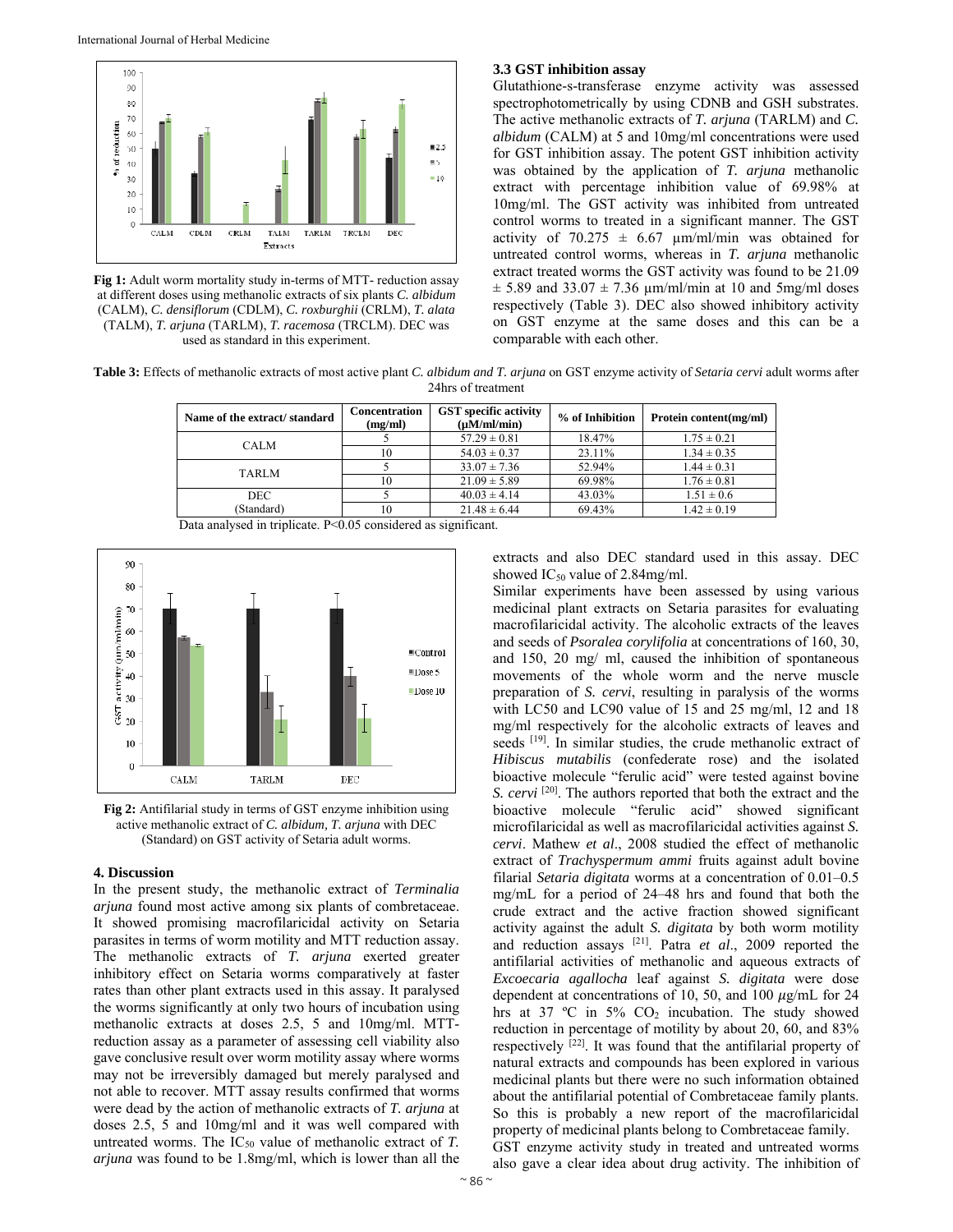GST enzyme of *Setaria cervi* by the plant extracts implied that the crude extracts have potential antifilarial activity on parasites. The crude cytosolic enzyme obtained from methanolic extract of *T. arjuna* treated *Setaria cervi* exhibited GST activity of  $21.09 \pm 5.89 \mu M/ml/min$  and  $33.07 \pm 7.36$ µM/ml/min at 10 and 5mg/ml respectively (Table 3). The untreated worms showed GST activity of  $70.275 \pm 6.67$ µM/ml/min. This clearly indicated that GST activity has been inhibited by the methanolic extract of *T. arjuna* after 24hrs of treatment. This inhibitory potential of methanolic extract of *T. arjuna* could be comparable with DEC activity on GST enzyme. Previous reports on antifilarial potential of plant extract and their isolated compounds also provided strong clues regarding suppression of GST enzyme *in vitro*. Curcumin is one of the most studied chemopreventive agent extracted from *Curcuma longa* L. is a strong GST inhibitor in human melanoma cells in which GST P1-1 is the major isoform [23]. Similarly, plumbagin is also a natural compound extracted from *Plumbago rosea* exhibiting filarial GST inhibition and antifilarial activity  $[24]$ . This is also supported by the reports of Coruh *et al*., (2007a, b) whose work on *Gundelia tournefortii*, *Prangos ferulacea* (L.) Lindl.*, Chaerophyllum macropodum* Boiss. and *Heracleum persicum*  Desf. extracts showed great inhibition on glutathione-Stransferase activity  $[25, 26]$ . Quinine, isolated from Cinchona bark is also a well-known example of covalent inhibitor of GST enzymes [27].

Glutathione S-transferase plays an important role in detoxification of xenobiotics in filarial parasites [28-32]. Its inhibition from the parasites by various plant extracts and isolated compounds pave the way towards development of potential chemotherapeutic strategy to combat vector borne disease like filariasis.

## **5. Conclusion**

From our result it confirmed that the methanolic extract of *T. arjuna* plant contain bioactive agents that have effective macrofilaricidal potential. This suggests that further work on this plant for isolation of active principles can be a great strategy to overcome tremendous concern in combating filariasis.

## **6. Acknowledgement**

Authors are thankful to Forest and Environment Department of Odisha for providing financial support during the entire research process.

## **7. References**

- 1. Taylor MJ, Hoerauf A, Bockarie M. Lymphatic filariasis and onchocerciasis,"The Lancet, 2010; 376(9747):1175- 1185.
- 2. Lymphatic filariasis. Fact sheet 2015, 102. May Available from: factsheets/fs102/en. (Accessed on May 18, 2015).
- 3. World Health Organization. Eliminate filariasis: attack poverty: the global alliance for lymphatic filariasis. Proceedings of the First Meeting at Santiago de Compostela, Spain. Geneva, 2002.
- 4. Das PK, Ramaiah KD, Augustin DJ, Kumar A. Towards elimination of lymphatic filariasis in India. Trends Parasitol*.* 2001; 17:457-60.
- 5. Ardelli BF, Guerriero SB, Prichard RK. Genomic organization and effects of ivermectin selection on Onchocerca volvulus P-glycoprotein. Mol Biochem Parasitol. 2005; 143:58-66.
- 6. Schwab AE, Boakye DA, Kyelem D, Prichard RK.

Detection of benzimidazole resistance-associated mutations in the filarial nematode Wuchereria bancrofti and evidence for selection by albendazole and ivermectin combination treatment. Am J Trop Med Hyg. 2005; 73:234-8.

- 7. Cheng Thomas C. General Parasitology (2nd ed). Oxford: Elsevier Science 1986; p. 546. ISBN 978-0-3231-4010-2.
- 8. Kaushal N A, Kaushal D C and Ghatak S. Identification of antigenic proteins of *Setaria cervi* by immunoblotting technique. Immunol. Invest. 1987; 16:139-149.
- 9. Maurin O, Chase MW, Jordaan M, Van der Bank M. Phylogenetic relationships of Combretaceae inferred from nuclear and plastid DNA sequence data: Implications for generic classification. Botanical Journal of the Linnean Society. 2010; 162:453-476.
- 10. Mabberley DJ. Mabberley's plant-book: a portable dictionary of the vascular plants, edn 3. Cambridge University Press, Cambridge, 2008.
- 11. Pietrovski EF, Rosa KA, Facundo VA, Rios K, Marques MCA, Santos ARS. Antinociceptive properties of the ethanolic extract and of the triterpene 3β,6β,16βtrihidroxilup- 20(29)-ene obtained from flowers of Combretum leprosum in mice. Pharmacol. Biochem. Behav. 2006; 83:90-99.
- 12. Fyhrquist P, Mwasumbi L, Haeggstrom CA, Vuorela H, Hiltunen R, Vuorela P. Ethnobotanical and antimicrobial investigation on some species of Terminalia and Combretum(Combretaceae) growing in Tanzania. J. Ethnopharmacol, 2002; 79:169-177.
- 13. Mathew N, Paily PK, Abidha VP, Kalyanasundaram M, Balaraman K. Macrofilaricidal activity of the plant Plumbago indica/rosea *in vitro*. Drug Dev. Res. 2002; 56:33-39.
- 14. Murthy PK. Evaluation of two in vitro systems employing Brugia malayi parasite for prescreening of potential antifilarials. Curr Sci. 1999; 77(8):1084-1089.
- 15. Comley JCW, Rees MJ, Turner CH, Jenkins DC. Colorimetric quantitation of filarial viability. Int. J. Parasitol. 1989; 19(1):77-83.
- 16. Habig WH, Pabst MJ, Jakoby WB. Glutathione Stransferases The first enzymatic step in mercapturic acid formation. J Biol. Chem. 1974; 249:7130-7139.
- 17. Miller KD, Irzyk GP, Fuerst EP. Benoxacor treatment increases GST activity in suspension cultures of Zea mays. Pestic. Biochem. Physiol. 1994; 48:123-134.
- 18. Lowry OH, Rosebrough NJ, Farr AL, Randall RJ. Protein measurement with the Folin phenol reagent. J. Biol. Chem. 1951; 193:265-276.
- 19. Qamaruddin, Nazneen Parveen, Khan NU, Singhal KC. Potential antifilarial activity of the leaves and seeds extracts of Psoralea corylifolia on cattle filarial parasite Setaria cervi. Journal of Ethnopharmacology. 2002; 82(1):23-28.
- 20. Saini P, Gayen P, Nayak A. Effect of ferulic acid from *Hibiscus mutabilis* on filarial parasite *Setaria cervi*: molecular and biochemical approaches. Parasitology International 2012; 61(4):520-531.
- 21. Mathew N, Misra-Bhattacharya S, Perumal V, Muthuswamy K. Antifilarial lead molecules isolated from *Trachyspermum ammi*. Molecules 2008; 13(9):2156- 2168.
- 22. Patra JK, Mohapatra AD, Rath SK, Dhal NK, Thatoi H. Screening of antioxidant and antifilarial activity of leaf extracts of *Excoecaria agallocha* L. International Journal of Integrative Biology 2009; 7(1):9-15.
- 23. Iersel ML, Ploemen JP, Struik I, van Amersfoort C,